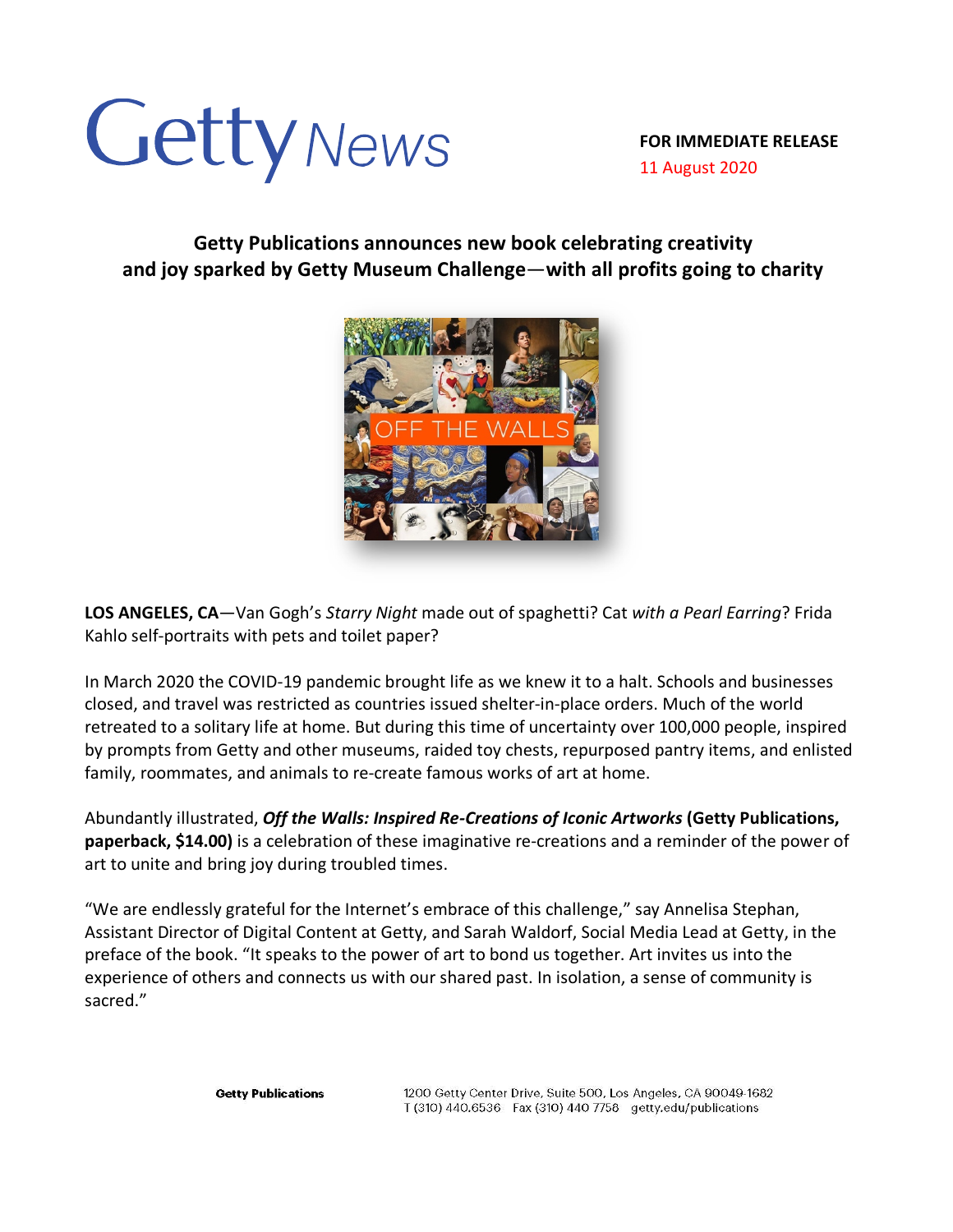

*Jeanne (Spring)*, 1881, Re-created by Jeannette Hulick

**Getty Publications will donate all profits from the sale of this book to Artist Relief, an emergency initiative offering resources to artists across the United States.** 



*American Gothic*, 1930, Re-created by Marilyn Gutierrez-Hernandez

**For more information or for images to accompany coverage, please contact Maureen Winter, Getty Publications, mwinter@getty.edu; Tel: 310-922-9688**

Publication Information: *Off the Walls Inspired Re-Creations of Iconic Artworks* Getty Publications 144 pages, 6 x 5 ¼ inches 405 color illustrations ISBN 978-1-60606-684-3 *Also available as an ebook.*